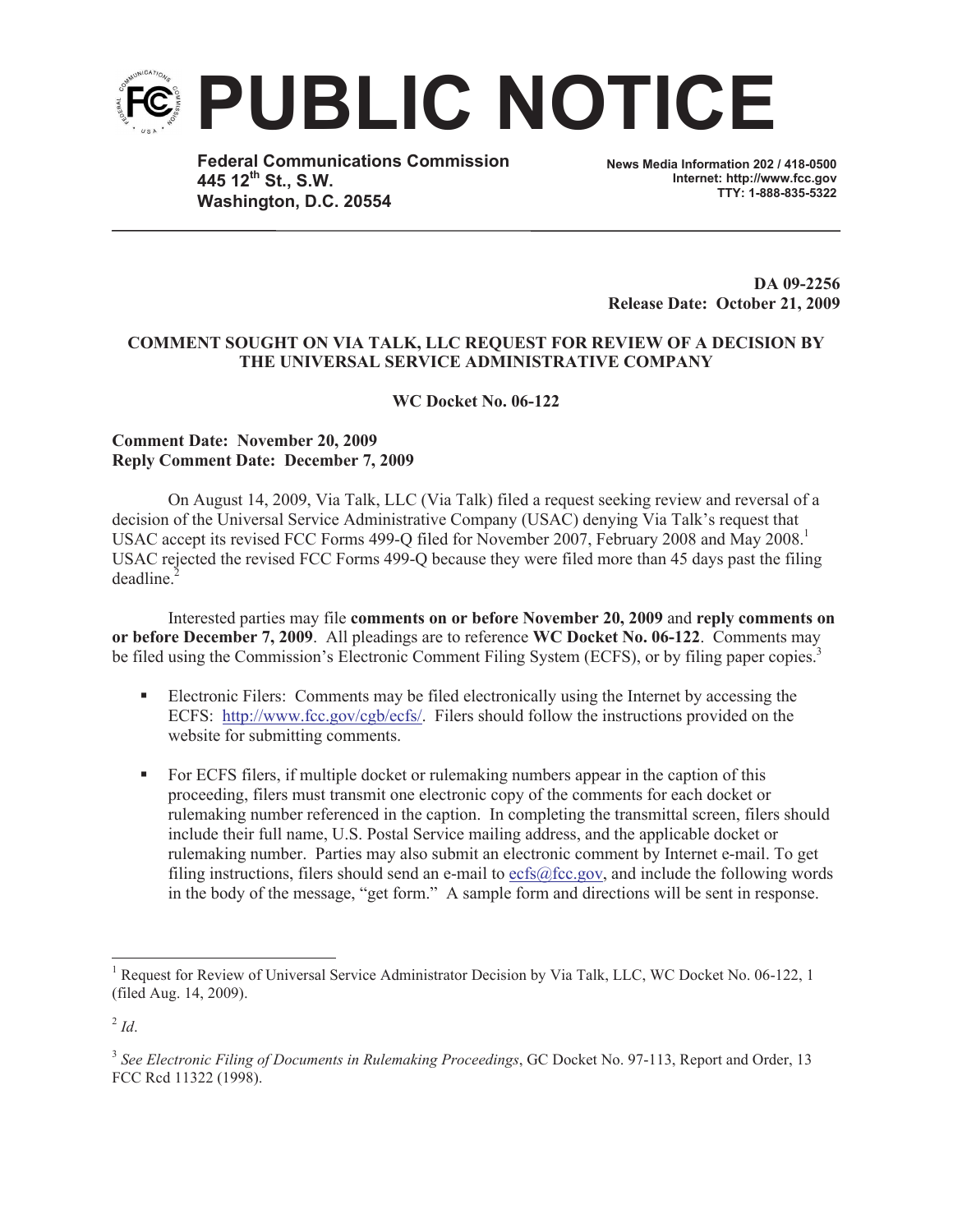• Paper Filers: Parties who choose to file by paper must file an original and four copies of each filing. If more than one docket or rulemaking number appears in the caption of this proceeding, filers must submit two additional copies for each additional docket or rulemaking number.

Filings can be sent by hand or messenger delivery, by commercial overnight courier, or by firstclass or overnight U.S. Postal Service mail (although we continue to experience delays in receiving U.S. Postal Service mail). All filings must be addressed to the Commission's Secretary, Office of the Secretary, Federal Communications Commission.

The Commission's contractor will receive hand-delivered or messenger-delivered paper filings for the Commission's Secretary at 236 Massachusetts Avenue, N.E., Suite 110, Washington, D.C. 20002. The filing hours at this location are 8:00 a.m. to 7:00 p.m. All hand deliveries must be held together with rubber bands or fasteners. Any envelopes must be disposed of before entering the building. Commercial overnight mail (other than U.S. Postal Service Express Mail and Priority Mail) must be sent to 9300 East Hampton Drive, Capitol Heights, MD 20743. U.S. Postal Service first-class, Express, and Priority mail should be addressed to 445 12th Street, S.W., Washington D.C. 20554.

People with Disabilities: To request materials in accessible formats for people with disabilities (Braille, large print, electronic files, audio format), send an e-mail to fcc504@fcc.gov or call the Consumer & Governmental Affairs Bureau at (202) 418-0530 (voice), (202) 418-0432 (tty).

## **In addition, one copy of each pleading must be sent to each of the following:**

- (1) The Commission's duplicating contractor, Best Copy and Printing, Inc., 445 12th Street, S.W., Room CY-B402, Washington, D.C. 20554, www.bcpiweb.com; phone: (202) 488-5300 fax: (202) 488- 5563;
- (2) Erica Myers, Telecommunications Access Policy Division, Wireline Competition Bureau, 445 12th Street, S.W., Room 5-B432, Washington, D.C. 20554; e-mail: Erica.Myers@fcc.gov; and
- (3) Antoinette Stevens, Telecommunications Access Policy Division, Wireline Competition Bureau, 445 12th Street, S.W., Room 5-B521, Washington, D.C. 20554; e-mail: Antoinette.Stevens@fcc.gov.

Filings and comments are also available for public inspection and copying during regular business hours at the FCC Reference Information Center, Portals II, 445 12th Street, S.W., Room CY-A257, Washington, D.C. 20554. They may also be purchased from the Commission's duplicating contractor, Best Copy and Printing, Inc., Portals II, 445 12th Street, S.W., Room CY-B402, Washington, D.C. 20554, telephone: (202) 488-5300, fax: (202) 488-5563, or via e-mail www.bcpiweb.com.

This matter shall be treated as a "permit-but-disclose" proceeding in accordance with the Commission's *ex parte* rules.<sup>4</sup> Persons making oral *ex parte* presentations are reminded that memoranda summarizing the presentations must contain summaries of the substance of the presentation and not merely a listing of the subjects discussed. More than a one or two sentence description of the views and arguments presented generally is required.<sup>5</sup> Other rules pertaining to oral and written *ex parte*

<sup>4</sup> 47 C.F.R. §§ 1.1200 *et seq*.

<sup>5</sup> *See* 47 C.F.R. § 1.1206(b)(2).